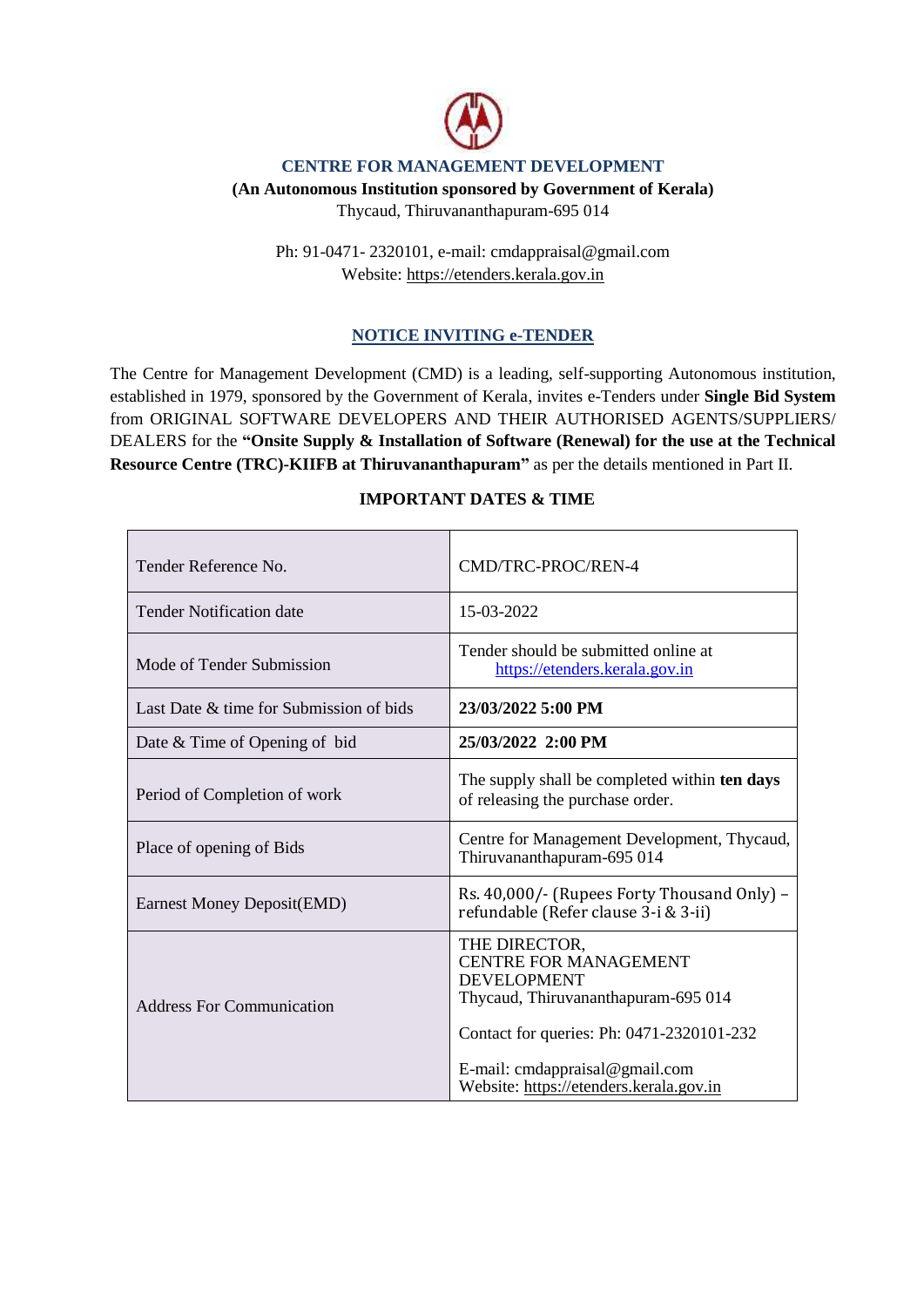## **Tender Document Details**

### **Part-I Instruction to Bidders**

## **1. Online Bidder registration process**

Bidders have to register on [https://etenders.kerala.gov.in](https://tenders.gov.ker.in/) website for participating in this tender. Bidders should have a Class II or above Digital Signature Certificate (DSC) to be procured from any Registration Authorities (RA) under the Certifying Agency of India. Details of RAs will be available on www.cca.gov.in. Website registration is a one-time process without any registration fees. However, bidders have to procure DSC at their own cost.

*Bidders may contact e-Procurement support desk of Kerala State IT Mission over telephone at 0471-2577088/188/388 or through email: [etendershelp@kerala.gov.in](mailto:etendershelp@kerala.gov.in) or [helpetender@gmail.com](mailto:helpetender@gmail.com) for assistance in this regard.*

The tender process shall consist of the following stages:

- i. Downloading of tender document: Tender document will be available for free download on [https://etenders.kerala.gov.in.](https://tenders.gov.ker.in/)
- ii. Publishing of Corrigendum: All corrigenda shall be published on [https://etenders.kerala.gov.in](https://tenders.gov.ker.in/) and shall not be available elsewhere.
- iii. Bid submission: Bidders have to submit their bids along with supporting documents to support their eligibility, as required in this tender document on [https://etenders.kerala.gov.in.](https://tenders.gov.ker.in/) No manual submission of bid is allowed and manual bids shall not be accepted under any circumstances.

### iv. **Opening of Bid and Bidder short-listing:**

 The bids will be opened, evaluated and shortlisted as per the eligibility and technical qualifications. All documents in support of technical qualifications shall be submitted (online). Failure to submit the documents online will attract disqualification.

### **2. Documents Comprising Bid:**

The proposal shall contain the scanned copies of the following documents which every bidder has to upload:

- (a) Certificate regarding Original Software Developers or Authorisation certificate for Agents/Suppliers/ Dealers
- (b) At least three Government list with details of supply of Software (Quantity Minimum 5 Nos.) with contract amount, email address and contact number of the client
- (c) Annual Turnover details for the last three financial year
- (d) Copy of GST registration certificate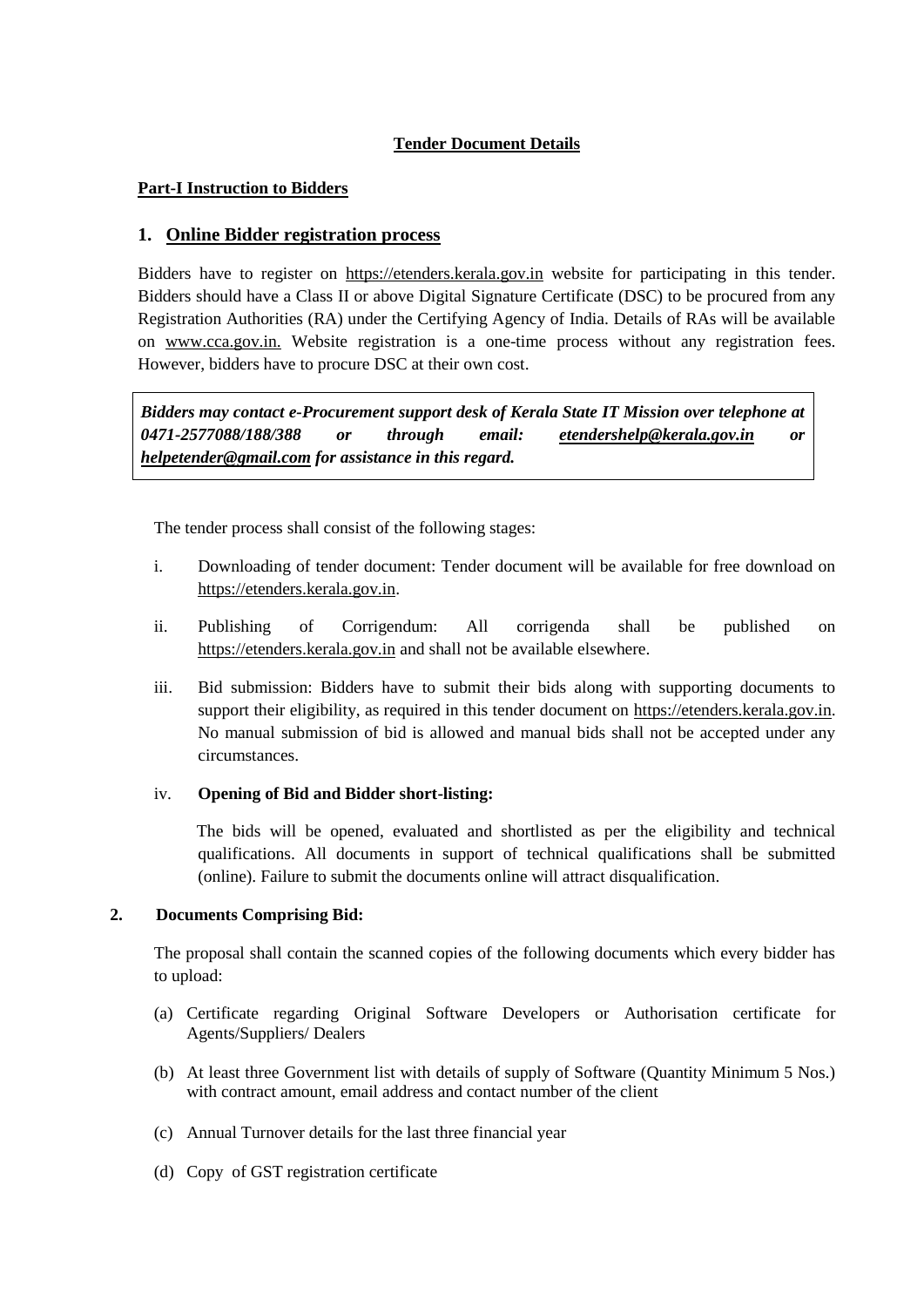- (e) Copy of PAN card
- (f) Authorised service centre details
- (g) Price bid as per format

The Bidder shall complete the Price bid as per format given for download along with this tender.

Note: The blank price bid should be downloaded without changing file-name otherwise price bid will not get uploaded. The bidder should fill in the details in the same file and upload the same back to the website. The bidder should not change the format of the file.

The Purchaser doesn't take any responsibility for any technical snag or failure that has taken place during document upload.

#### **3. Earnest Money Deposit (EMD)**

- i) EMD is exempted if the Bidder is having valid registration with MSME (Copy of proof shall be submitted).
- ii) All other bidders shall pay an Earnest Money Deposit (EMD) refundable Rs. 40,000/- (Rupees Forty Thousand Only).

**Online Payment modes**: The EMD can be paid in the following manner through e- Payment facility provided by the e-Procurement system:

**State Bank of India Multi Option Payment System (SBI MOPS Gateway)**: Bidders are required to avail Internet Banking Facility for making tender remittances in e-Procurement System

During the online bid submission process, bidder shall select *SBI MOPS* option and submit the page, to view the *Terms and Conditions* page. On further submitting the same, the eProcurement system will re-direct the bidder to MOPS Gateway, where two options namely *SBI* and *Other Banks***\*** will be shown. Here, Bidder may proceed as per below:

- a) *SBI Account Holders* shall click *SBI* option to with its Net Banking Facility., where bidder can enter their internet banking credentials and transfer the EMD amount.
- b) *Other Bank Account Holders* may click *Other Banks* option to view the bank selection page.

Here, bidders can select from 54 different Banks to proceed with its Net Banking Facility, for remitting tender payments.

*\*Transaction Charges for Other Banks vide SBI Letter No. LHO/TVM/AC/2016-17/47 – 1% of transaction value subject to a minimum of Rs. 50/- and maximum of Rs. 150/-*

*\* Bidders who are using Other Banks option under SBI MOPS Payment Gateway, are advised by SBI to make online payment 72 hours in advance before tender closing time.*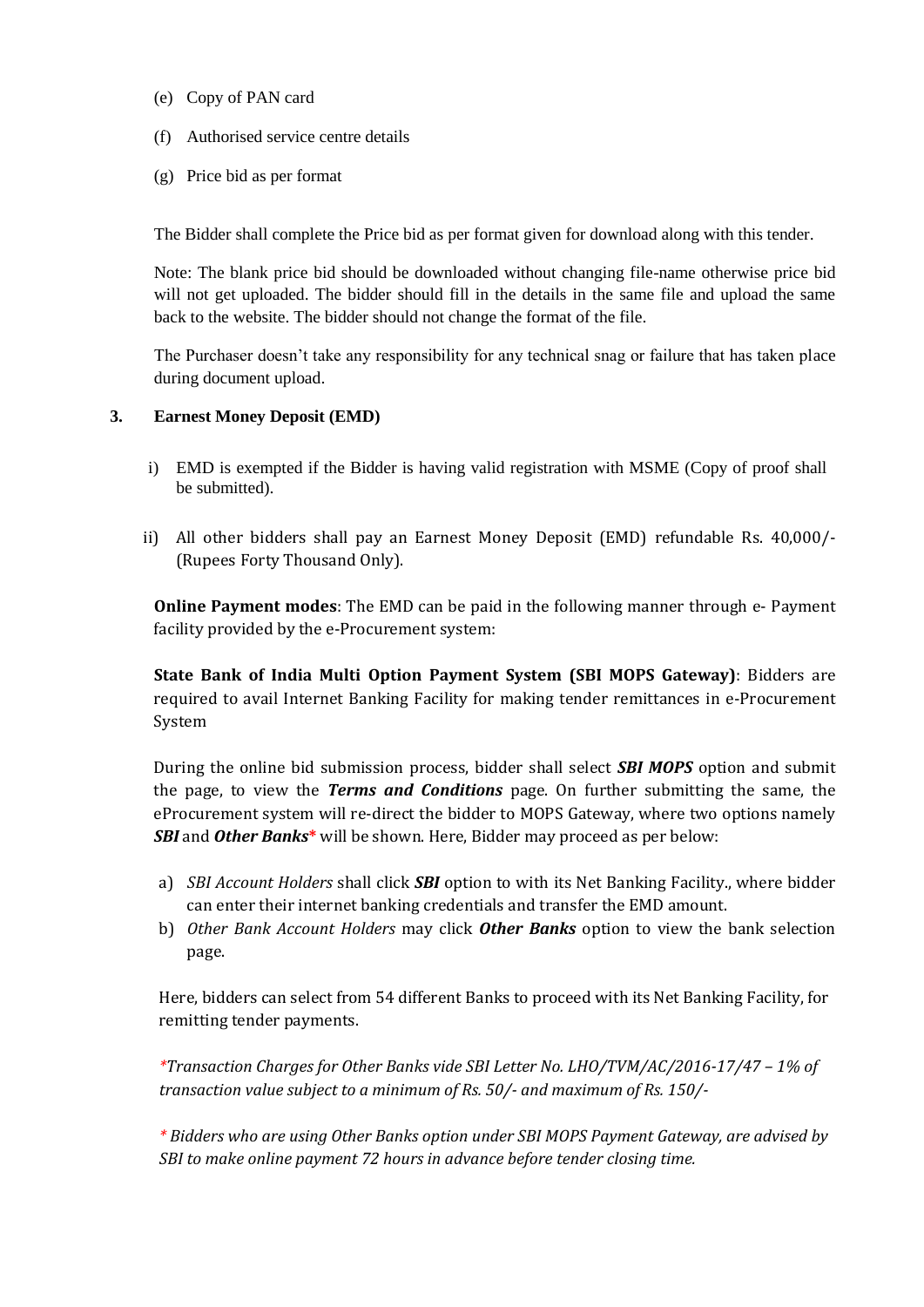Any transaction charges levied while using any of the above modes of online payment has be borne by the bidder. The supplier/contractor's bid will be evaluated only if payment status against bidder is showing "**Success**" during bid opening.

| Sl. No. | <b>Name of the Software</b>                                  | <b>Quantity</b><br>(Nos.) |
|---------|--------------------------------------------------------------|---------------------------|
|         | <b>AUTODESK</b>                                              |                           |
|         | Architecture, Engineering & Construction (AEC) Collection IC | 47                        |
|         | Commercial single user ELD Annual subscription-Renewal       |                           |

# **Part-II Details of software**

## **Part-III Terms and conditions**

- 1. The following documents as requested under Part 1 Para 2 must be compulsorily uploaded in the technical bid in **pdf format** only in **"single file document"** with all pages serially numbered.
	- i) Certificate regarding Original Software Developers or Authorisation certificate for Agents/Suppliers/ Dealers
	- ii) Copy of Work orders (3 Only) from Government Clients to prove experience
	- iii) Annual Turnover details for the last three financial year
	- iv) GST registration certificate
	- v) Copy of PAN card
	- vi) Authorised service centre details
- 2. The hard copies of certificates and documents, as detailed above shall be submitted when demanded by this office in future.
- 3. All charges, taxes, duties and levies should be clearly indicated.
- 4. Cost of additional/extended warranty, if applicable should be separately quoted.
- 5. The place of supply and installation of the item will be at any office of the Technical Resource Centre (TRC)-KIIFB. Remote installation support can also be utilised, with the sole responsibility of the supplier by any virtual means with prior notice to the consignee. In case any License gets corrupted, the software should be reinstalled immediately at your own cost
- 6. The Installation, commissioning and initial operation to the satisfaction of the authorities of **Technical Resource Centre-KIIFB at Thiruvananthapuram** will be the responsibility of the supplier.
- 7. In case of under performance during the warranty period, the software should be replaced and the period of license will recommence from the date of replacement.
- 8. The payment will be made only after completion of supply, installation and commissioning.